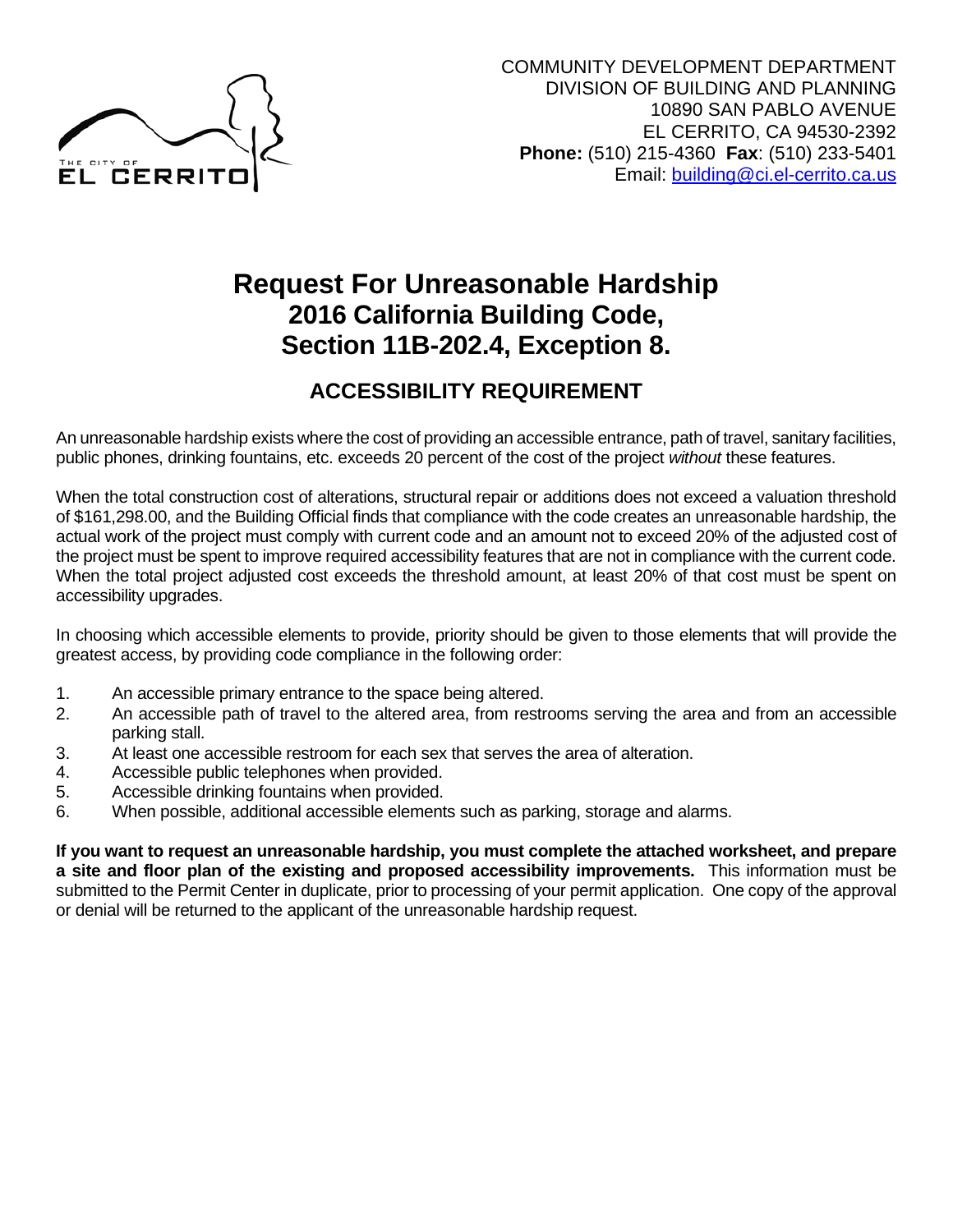

| <b>PROJECT ADDRESS:</b>      |        |
|------------------------------|--------|
| <b>RECORD ID:</b>            |        |
| <b>OWNER ON APPLICATION:</b> | PHONE: |
| <b>APPLICANT:</b>            | PHONE: |

It is requested that this project be granted an exception to the requirements of 2016 *California Building Code* (CBC), Chapter 11B, as specifically noted below.

| <b>CBC 11B-202.4 exception:</b> Applies to existing buildings where the total valuation of all construction<br>А.<br>performed at this tenant space over the last three years does not exceed the valuation threshold<br>(\$161,298.00 as of January 2018). An unreasonable hardship exists when the cost of providing each of the<br>access features required per CBC 11B-202.4 to the area of alteration exceeds 20% of the project cost<br>without these features.<br>Upgrades shall be dedicated to access features in the following order until the 20% additional cost limit is |                                                                                                                                                                                                                                                          |  |                                                                                                                                                            | <b>Valuation threshold:</b><br>\$166,157.00<br>(as of January 2019) |                                                                                |  |
|---------------------------------------------------------------------------------------------------------------------------------------------------------------------------------------------------------------------------------------------------------------------------------------------------------------------------------------------------------------------------------------------------------------------------------------------------------------------------------------------------------------------------------------------------------------------------------------|----------------------------------------------------------------------------------------------------------------------------------------------------------------------------------------------------------------------------------------------------------|--|------------------------------------------------------------------------------------------------------------------------------------------------------------|---------------------------------------------------------------------|--------------------------------------------------------------------------------|--|
|                                                                                                                                                                                                                                                                                                                                                                                                                                                                                                                                                                                       | reached or all applicable access features serving area of alteration comply with 2016 CBC provisions                                                                                                                                                     |  |                                                                                                                                                            |                                                                     |                                                                                |  |
| <b>ITEM</b><br>(PROVIDE DESCRIPTION BELOW)                                                                                                                                                                                                                                                                                                                                                                                                                                                                                                                                            |                                                                                                                                                                                                                                                          |  | Does this access<br>If not, will this access<br>feature be upgraded as<br>feature currently comply<br>with 2016 CBC<br>part of this permit?<br>provisions? |                                                                     | If so, what is the cost of<br>accessibility upgrades?<br>(attach documentation |  |
| 1.                                                                                                                                                                                                                                                                                                                                                                                                                                                                                                                                                                                    | Approach and path of travel to entrance                                                                                                                                                                                                                  |  |                                                                                                                                                            |                                                                     | \$                                                                             |  |
| 2.                                                                                                                                                                                                                                                                                                                                                                                                                                                                                                                                                                                    | <b>Entrance</b>                                                                                                                                                                                                                                          |  |                                                                                                                                                            |                                                                     | \$                                                                             |  |
| 3.                                                                                                                                                                                                                                                                                                                                                                                                                                                                                                                                                                                    | Path of travel within building to area of alteration                                                                                                                                                                                                     |  |                                                                                                                                                            |                                                                     | \$                                                                             |  |
| 4.                                                                                                                                                                                                                                                                                                                                                                                                                                                                                                                                                                                    | Elevator (if applicable)                                                                                                                                                                                                                                 |  |                                                                                                                                                            |                                                                     | \$                                                                             |  |
| 5.                                                                                                                                                                                                                                                                                                                                                                                                                                                                                                                                                                                    | <b>Sanitary facilities</b>                                                                                                                                                                                                                               |  |                                                                                                                                                            |                                                                     | \$                                                                             |  |
| 6.                                                                                                                                                                                                                                                                                                                                                                                                                                                                                                                                                                                    | Public telephones (if provided)                                                                                                                                                                                                                          |  |                                                                                                                                                            |                                                                     | \$                                                                             |  |
| 7.                                                                                                                                                                                                                                                                                                                                                                                                                                                                                                                                                                                    | Drinking fountains (if provided)                                                                                                                                                                                                                         |  |                                                                                                                                                            |                                                                     | \$                                                                             |  |
| 8.                                                                                                                                                                                                                                                                                                                                                                                                                                                                                                                                                                                    | Additional parking, alarms, other (specify)                                                                                                                                                                                                              |  |                                                                                                                                                            |                                                                     | \$                                                                             |  |
|                                                                                                                                                                                                                                                                                                                                                                                                                                                                                                                                                                                       |                                                                                                                                                                                                                                                          |  |                                                                                                                                                            | Total cost of upgraded access feature(s) = $A$                      | \$                                                                             |  |
|                                                                                                                                                                                                                                                                                                                                                                                                                                                                                                                                                                                       | Total cost of this project and all other work performed over the last three years in this tenant space = B                                                                                                                                               |  |                                                                                                                                                            |                                                                     | \$                                                                             |  |
|                                                                                                                                                                                                                                                                                                                                                                                                                                                                                                                                                                                       |                                                                                                                                                                                                                                                          |  | Additional project cost dedicated to access feature upgrades (minimum 20%): (A/B) x 100                                                                    |                                                                     | %                                                                              |  |
|                                                                                                                                                                                                                                                                                                                                                                                                                                                                                                                                                                                       | Description of access features to be upgraded/provided:                                                                                                                                                                                                  |  |                                                                                                                                                            |                                                                     |                                                                                |  |
|                                                                                                                                                                                                                                                                                                                                                                                                                                                                                                                                                                                       |                                                                                                                                                                                                                                                          |  |                                                                                                                                                            |                                                                     |                                                                                |  |
|                                                                                                                                                                                                                                                                                                                                                                                                                                                                                                                                                                                       |                                                                                                                                                                                                                                                          |  |                                                                                                                                                            |                                                                     |                                                                                |  |
|                                                                                                                                                                                                                                                                                                                                                                                                                                                                                                                                                                                       |                                                                                                                                                                                                                                                          |  |                                                                                                                                                            |                                                                     |                                                                                |  |
|                                                                                                                                                                                                                                                                                                                                                                                                                                                                                                                                                                                       |                                                                                                                                                                                                                                                          |  |                                                                                                                                                            |                                                                     |                                                                                |  |
|                                                                                                                                                                                                                                                                                                                                                                                                                                                                                                                                                                                       |                                                                                                                                                                                                                                                          |  |                                                                                                                                                            |                                                                     |                                                                                |  |
|                                                                                                                                                                                                                                                                                                                                                                                                                                                                                                                                                                                       |                                                                                                                                                                                                                                                          |  |                                                                                                                                                            |                                                                     |                                                                                |  |
| Alterations performed over the last three years in this tenant space*:                                                                                                                                                                                                                                                                                                                                                                                                                                                                                                                |                                                                                                                                                                                                                                                          |  |                                                                                                                                                            |                                                                     |                                                                                |  |
|                                                                                                                                                                                                                                                                                                                                                                                                                                                                                                                                                                                       | Valuation:<br>Permit number:<br>Date:<br>features?<br>Yes<br>П                                                                                                                                                                                           |  |                                                                                                                                                            | Was additional 20% spent to upgrade access                          | $No$ $\Box$                                                                    |  |
|                                                                                                                                                                                                                                                                                                                                                                                                                                                                                                                                                                                       | *Include cost of other work performed over the last three years in total valuation B above unless 20% additional cost dedicated to upgrades of<br>access features (provide documentation including any previously approved unreasonable hardship forms). |  |                                                                                                                                                            |                                                                     |                                                                                |  |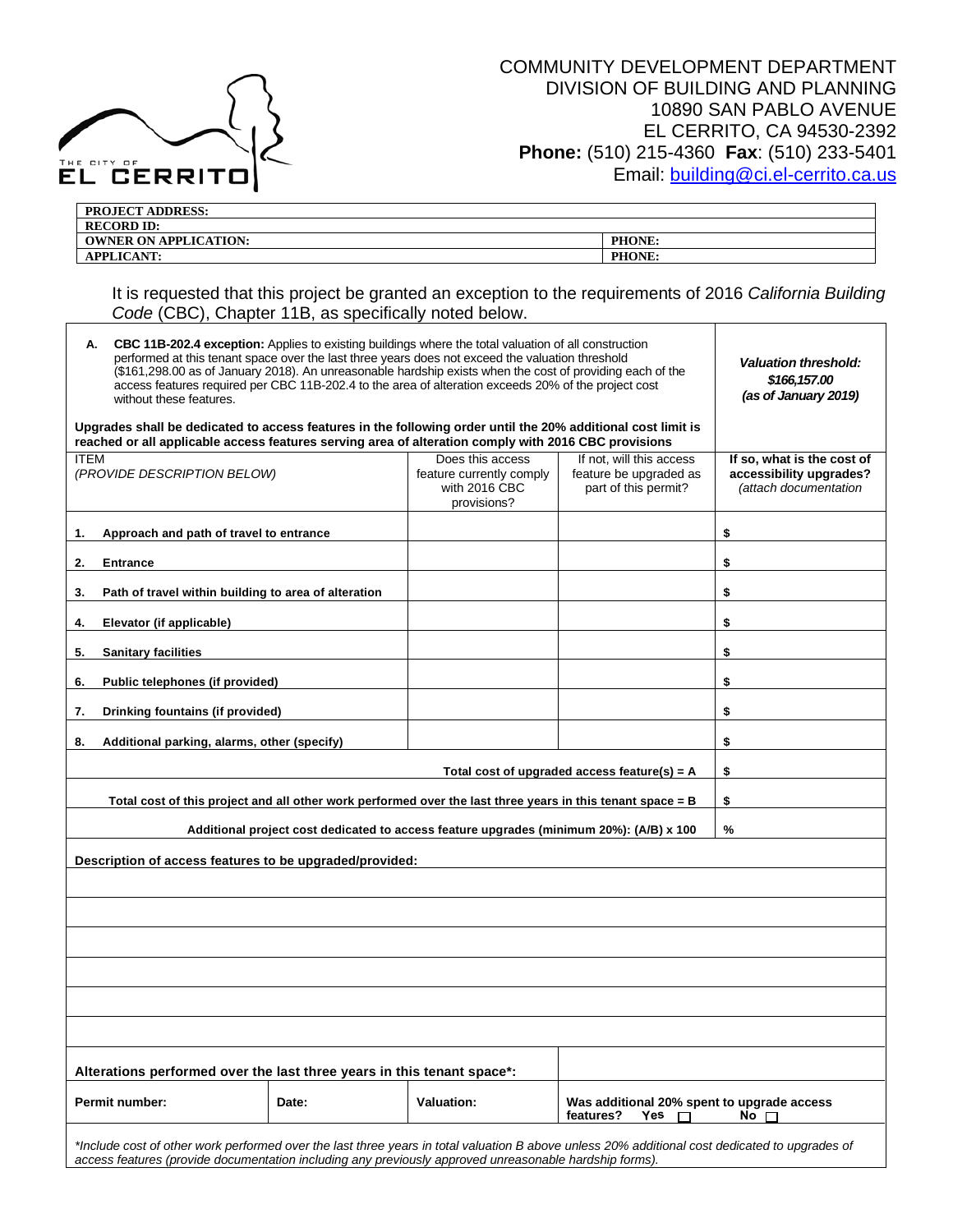

#### COMMUNITY DEVELOPMENT DEPARTMENT DIVISION OF BUILDING AND PLANNING 10890 SAN PABLO AVENUE EL CERRITO, CA 94530-2392 **Phone:** (510) 215-4360 **Fax**: (510) 233-5401 Email: [building@ci.el-cerrito.ca.us](mailto:building@ci.el-cerrito.ca.us)

| Specific exceptions (do not use this portion if Part A has been completed)<br>В.<br>Generally used for alterations exceeding the valuation threshold and where CBC provides an exception to specific accessibility features |  |  |  |  |  |
|-----------------------------------------------------------------------------------------------------------------------------------------------------------------------------------------------------------------------------|--|--|--|--|--|
| <b>Cost of accessibility</b><br>upgrades (attach<br>documentation)                                                                                                                                                          |  |  |  |  |  |
| \$                                                                                                                                                                                                                          |  |  |  |  |  |
| \$                                                                                                                                                                                                                          |  |  |  |  |  |
| \$                                                                                                                                                                                                                          |  |  |  |  |  |
|                                                                                                                                                                                                                             |  |  |  |  |  |
|                                                                                                                                                                                                                             |  |  |  |  |  |
|                                                                                                                                                                                                                             |  |  |  |  |  |
|                                                                                                                                                                                                                             |  |  |  |  |  |
|                                                                                                                                                                                                                             |  |  |  |  |  |
|                                                                                                                                                                                                                             |  |  |  |  |  |
|                                                                                                                                                                                                                             |  |  |  |  |  |
|                                                                                                                                                                                                                             |  |  |  |  |  |
| The total construction cost without upgraded access features is: (attach documentation)<br>\$                                                                                                                               |  |  |  |  |  |
| %                                                                                                                                                                                                                           |  |  |  |  |  |
|                                                                                                                                                                                                                             |  |  |  |  |  |

#### THE FOLLOWING INDIVIDUALS PROVIDED INFORMATION LISTED ABOVE IN PART A OR B

| Architect/designer:  |        |      | Owner/tenant:        |        |      |
|----------------------|--------|------|----------------------|--------|------|
| Address:             |        |      | Address:             |        |      |
| City:                | State: | Zip: | City:                | State: | Zip: |
| Signature (required) |        |      | Signature (required) |        |      |